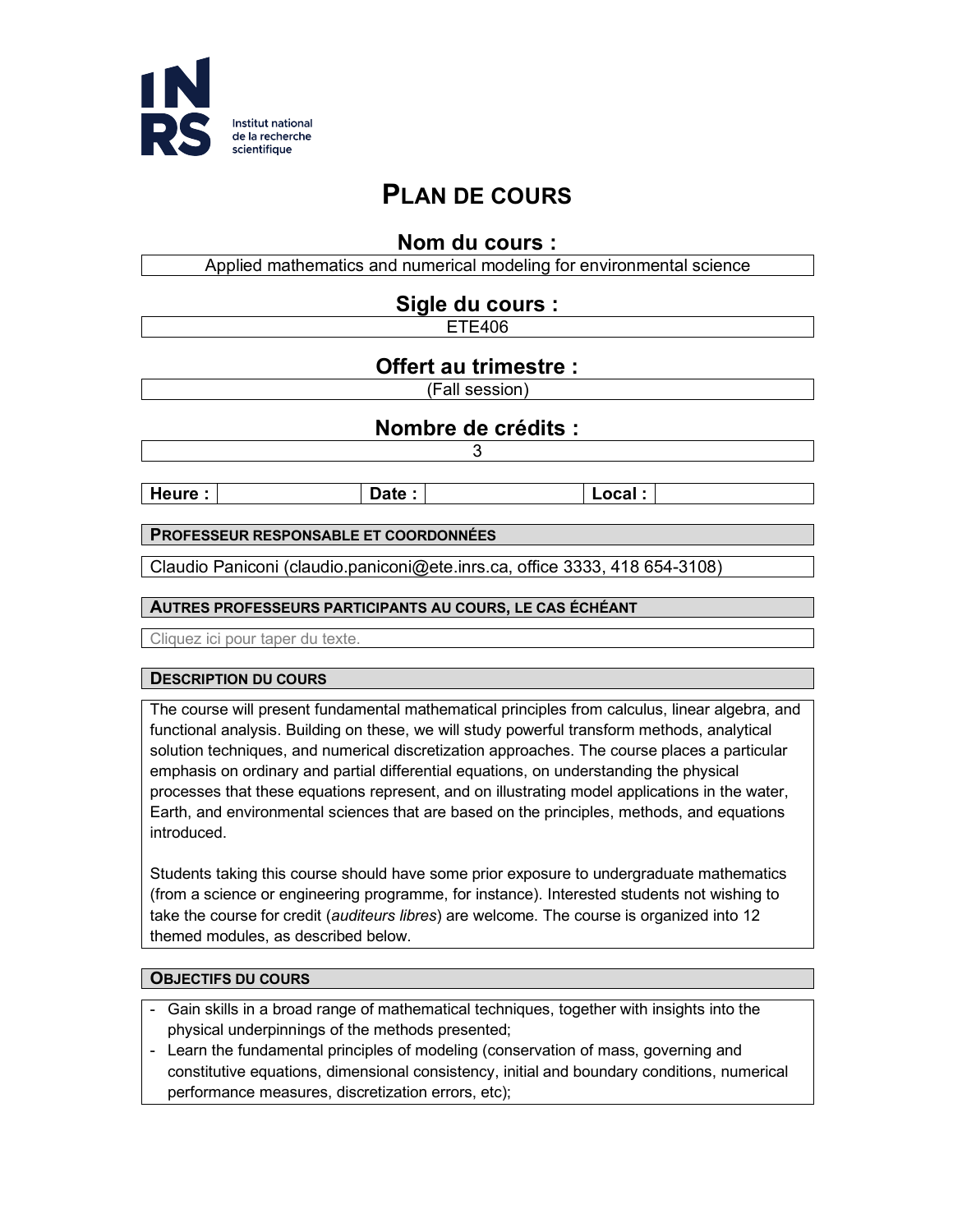- Through examples from ecology, water resources management, hydrogeology, and other fields, see how complex models can be built up (from uni- to multi-dimensional systems, from linear to nonlinear phenomena, from single processes or components to coupled systems with interacting species, etc).

## **CONTENU DU COURS**

#### **Module 1.** Some preliminaries

We begin with a review of some basic calculus that will provide a foundation for the rest of the course. The review will include: trigonometry; coordinate system transformations; logarithmic and exponential functions; complex numbers and complex-valued functions; the mean value theorem; Taylor series and power series expansions; the gradient and divergence operators for multidimensional spaces; the Riemann sum; and integration. We will present both analytical and numerical methods of integration (the analytical/numerical dichotomy will be a constant theme in the course). The connections between the trapezoidal rule, Simpson's rule, and higher order or more robust quadrature rules for numerical integration will be discussed. We will also introduce the important divergence theorem and Green's lemma, and show their connection, in the case of one-dimensional spaces, to integration by parts.

#### **Module 2.** Logistic and other models of population and ecosystem dynamics

Many dynamical systems exhibit exponential growth or decay behavior. We will examine some simple yet powerful models of such systems, ranging from first order kinetics (e.g., radioactive decay) to the Lotka-Volterra predator–prey model. Particular attention will be devoted to the logistic model of population growth, and to its many variants in the fields of finance, epidemiology, thermal engineering, etc.

#### **Module 3.** Conservation of mass principle and the continuity equation of fluid dynamics

In the previous module we presented various model equations, and then we proceeded to analyze the models from different perspectives. In this module we will, in a sense, do the reverse. We will first stipulate in detail the problem to be solved, and then we will carefully build, or derive, the equations that allow us to address the problem at hand. In a first illustration of this model-building process, we will see how a logistic-type model, such as those from the previous module, also emerges when we use the principle of conservation of mass to derive a model for lake pollution (the so-called mixing model). Next, applying this principle more rigorously to an infinitesimally small volume of fluid will lead us to the continuity equation of fluid dynamics and a first look at a partial differential equation. On the basis of this equation and some necessary constitutive relations, two important examples of a mass conservation equation in the field of hydrogeology will be derived, and connections will be drawn to the water balance concept that is the basis for most hydrological models.

#### **Module 4.** Differential equations and differential geometry

In the previous two modules we have seen how ordinary and partial differential equations ("odes" and "pdes") arise naturally when formulating a physical problem (for population growth, for example) in mathematical terms. Before more formally considering odes and pdes in the next two modules, respectively, we present here some of the important elements and frameworks needed to interpret and solve these equations: classifications of differential equations; boundary and initial conditions; the method of images for Dirichlet and Neumann conditions; parametric equations; and normal vectors and tangent planes. We will also present a general solution to a certain class of linear (first order) and nonlinear (Bernoulli) odes, and we will examine an application of a coordinate transformation to solve a classic (inverse) problem in hydrogeology.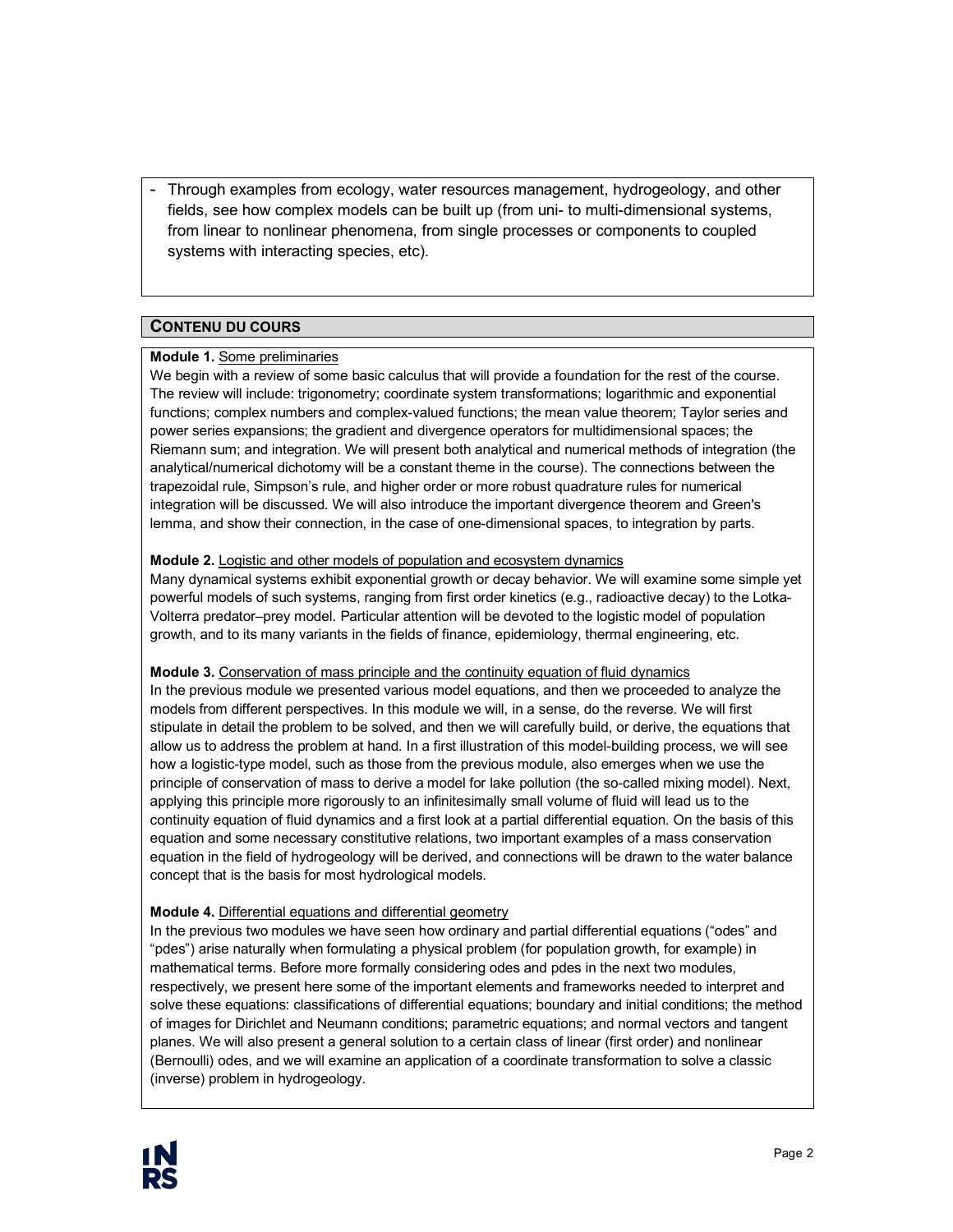#### **Module 5.** Ordinary differential equations ("odes")

Our focus in this module on ordinary differential equations is on a variety of techniques for solving, analytically, some general classes of these equations as well as some special cases (e.g., Euler equations). In doing so, we will introduce concepts, terminology, definitions, and results that extend or apply also to partial differential equations: homogeneous differential equations; quadratic equations; linearity and nonlinearity; linear independence of two functions and the Wronskian; the method of reduction of order; the principle of superposition; and partial fraction expansions.

#### **Module 6.** Partial differential equations ("pdes")

We will develop a classification scheme for second order linear partial differential equations that has important implications for the practical application of these pdes and for the numerical algorithms used to solve them. The Cauchy data problem that we will analyze to derive the canonical forms of the classification scheme provides insights into the behavior of boundary conditions and characteristic curves on the surface representing a pde's solution, as well as on the use of coordinate system transformations and their associated Jacobians. The three canonical forms (and their corresponding archetype equations) will be summarized: hyperbolic (wave equation); parabolic (diffusion equation); and elliptic (Poisson and Laplace equations). An example of the procedure for transforming a pde to its canonical form will be presented for the Tricomi equation. In a second example, we will illustrate an analytical solution technique (the method of separation of variables) that can be used when a pde's solution is of a particular form.

#### **Module 7.** Green's functions

In Module 5 on odes we presented some powerful theoretical results that guarantee existence and uniqueness of solutions to linear second order initial value problems (IVPs – see Module 4), including the concept of a fundamental set of solutions for the homogeneous ode case, and a procedure for finding such solutions. Green's functions, the topic of this module, are in some respects a counterpart to these results for linear boundary value problems (BVPs), be they odes or pdes. We will develop, via an example, the procedure for finding the Green's function for a linear BVP, and we will demonstrate some of the important properties of Green's functions. We will moreover discuss how Green's function characterizes the impulse response of a system (in doing this, we will also introduce the Dirac delta function and the convolution operation). This characterization provides a very useful means of analyzing the impacts of a forcing term in a physical system that is represented by a linear differential equation (the classic example of a vibrating string will be used to illustrate this).

#### **Module 8.** Laplace transform method (LTM)

Having focused on BVPs in the last module, we now return to IVPs, and we develop an integral transform method that has some similarities to the Green's function method. LTM transforms a linear differential equation to an algebraic equation, which considerably reduces the complexity of solving the original equation. The Laplace transforms and inverse transforms of several elementary functions will be derived, as well as important results concerning the Laplace transforms of derivatives and the derivatives of Laplace transforms. In the context of LTM, we will also discuss piecewise continuous functions, the convergence of improper integrals, and shifting theorems. The so-called second shifting theorem relies on the unit (or Heaviside) step function, which in turn is related to the Dirac delta function introduced in the previous module. The unit step function has many applications for dynamic systems that are characterized by discrete, intermittent, periodic, or piecewise continuous driving forces.

#### **Module 9.** Linear algebra and functional analysis

We will present a concise review of linear algebra and some fundamental concepts and results from functional analysis. We will use simple, small  $(2 \times 2 \text{ or } 3 \times 3)$  systems for illustration. The techniques we will introduce, or variants of them, can then be applied to solve systems of equations containing hundreds, thousands, millions, ... of variables. Some of the ideas and formalisms introduced in this

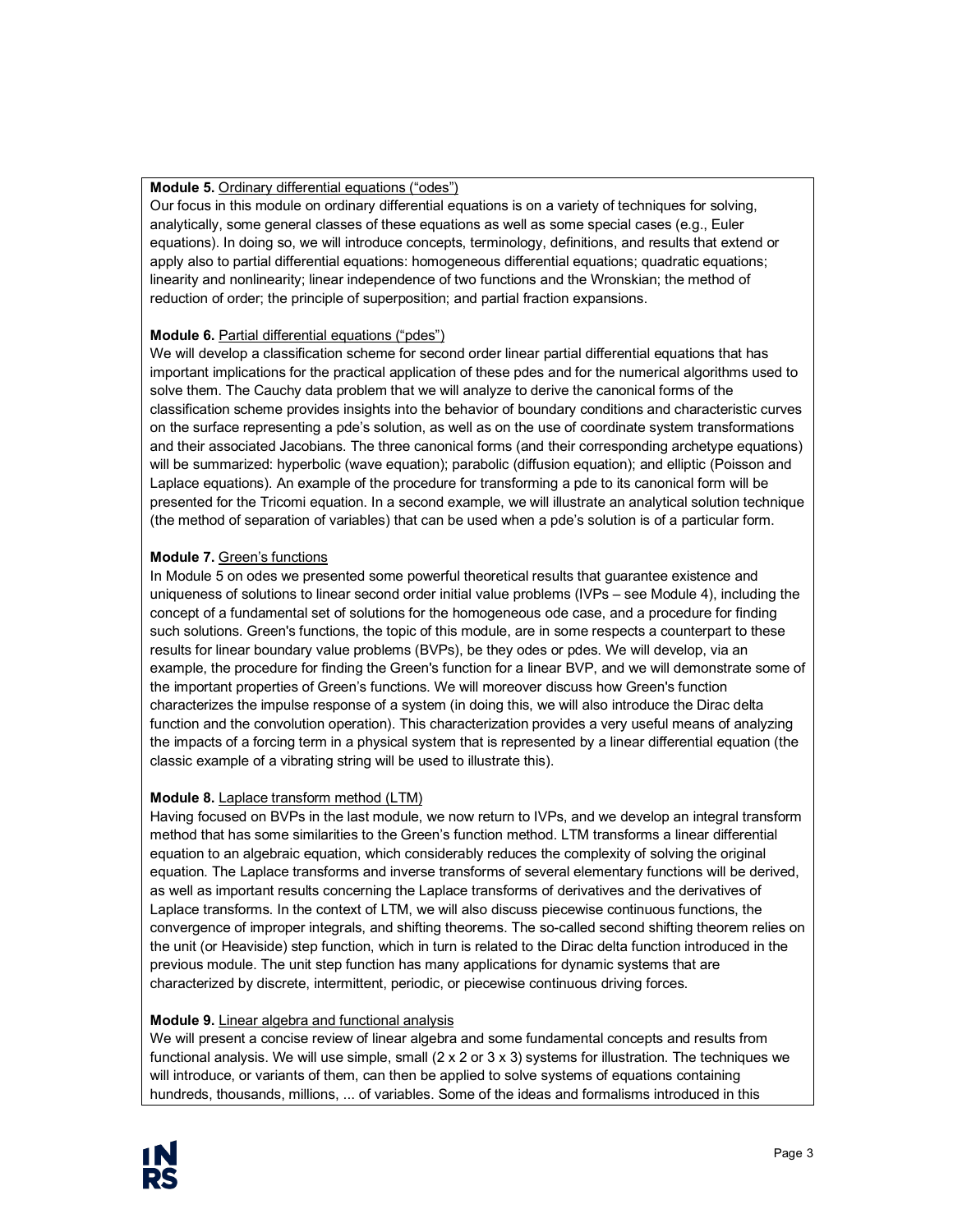module will be important in the presentation of numerical methods in the next three modules. The topics to be covered include: determinants and Cramer's rule; conditions for existence of a unique solution (nonsingular matrices); sparse, symmetric, and positive definite matrices; quadratic forms and the minimization problem; basis vectors, orthogonal vectors, projection operators, and norm metrics; eigenvalues and eigenvectors; and the link between spectral radius (of a matrix) and convergence (of an iterative scheme).

#### **Module 10.** Iterative methods for linear and nonlinear equations

A simple iterative method (Jacobi) arises directly out of our exploration of linear algebraic systems of equations in the previous module. It is a fixed point method, and we will use it to introduce concepts such as convergence and error analysis that are very important in numerical algorithms. We will return to these ideas in the second part, on nonlinear equations. Following our short examination of the Jacobi method, we will present in detail the prototype method for iteratively solving linear systems, namely the conjugate gradient method. In the second part of this module, we will shift our attention to nonlinear equations, where again we will begin with a rudimentary scheme that nonetheless provides some very useful insights. We will then present the prototype iteration technique for nonlinear equations, namely Newton's method. The concept of ill-conditioned equations and system matrices will also be discussed.

#### **Module 11.** Finite element method

The many elegant methods for analytically solving odes and pdes that we have examined in previous modules are unfortunately not always applicable, owing to nonlinearities or variable coefficients in the equation, an irregularly shaped problem domain, complex boundary conditions, and various other factors. Numerical solution techniques are thus often required. We will begin with a very brief presentation of the finite difference method that will also reveal how different discretization choices give rise to different orders of accuracy. This will be followed by a much more detailed presentation of the finite element method (FEM) that will include definitions of trial and basis functions, the Galerkin method, and a variety of numerical performance criteria. An application of FEM to the Richards equation for variably saturated groundwater flow will be provided for reference. To conclude this module, we will again borrow ideas and concepts from linear algebra and functional analysis to show how a given BVP can be formulated in three very different and yet equivalent ways – namely the differential, variational, and minimization formulations – and how the so-called weak formulation can be advantageous.

## **Module 12.** Numerical analysis and coupled systems

In the first part of this module, we will perform a numerical analysis of different discretization techniques applied to the classic advection–diffusion equation. The analysis will introduce difference equations and the grid Péclet number, and it will illustrate important concepts of numerical diffusion, oscillations, and stability. Upwind schemes will then be discussed, and the Courant number will be introduced. We end the module (and the course) with a very quick look at the complexities of modeling in a real-world context. We will use two examples (specifically, an integrated groundwater–surface water model of catchment hydrology and a variable density flow and transport model of seawater intrusion) to illustrate different conceptualizations and representations of coupled systems (interactions between processes, between components, and across interfaces).

## **MATÉRIEL DIDACTIQUE ET APPROCHES PÉDAGOGIQUES**

The course is structured as 13 weekly 3-hour sessions and a  $14<sup>th</sup>$  session for the final exam. The lecture notes for each module will be made available beforehand.

## **ÉVALUATION**